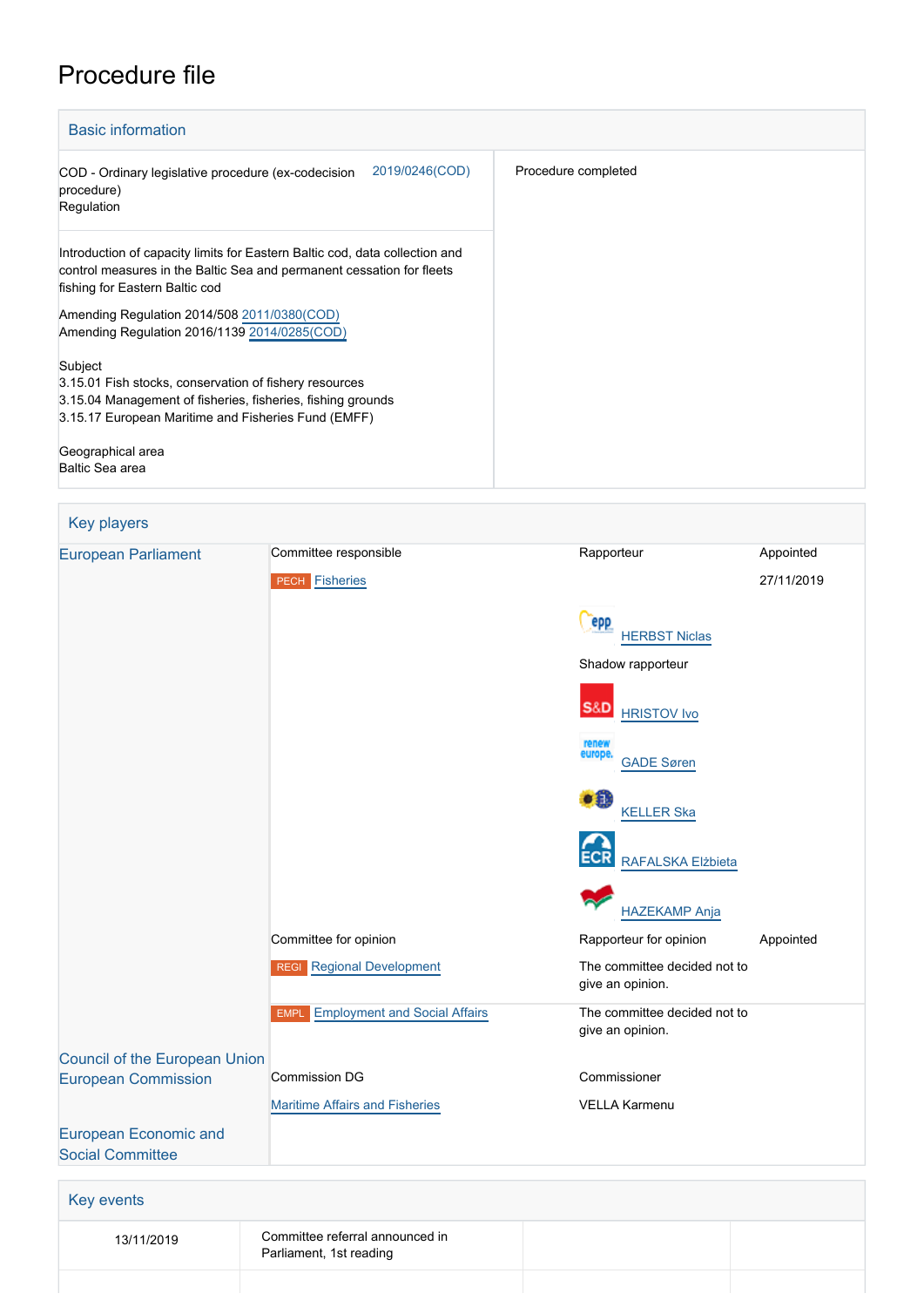| 23/04/2020 | Vote in committee, 1st reading                                                                        |                               |         |
|------------|-------------------------------------------------------------------------------------------------------|-------------------------------|---------|
| 23/04/2020 | Committee decision to open<br>interinstitutional negotiations with report<br>adopted in committee     |                               |         |
| 29/04/2020 | Committee report tabled for plenary, 1st<br>reading                                                   | A9-0093/2020                  |         |
| 13/05/2020 | Committee decision to enter into<br>interinstitutional negotiations announced<br>in plenary (Rule 71) |                               |         |
| 15/05/2020 | Committee decision to enter into<br>interinstitutional negotiations confirmed<br>by plenary (Rule 71) |                               |         |
| 12/10/2020 | Approval in committee of the text agreed<br>at 1st reading interinstitutional<br>negotiations         | PE658.813 GEDA/A/(2020)005908 |         |
| 11/11/2020 | Decision by Parliament, 1st reading                                                                   | T9-0300/2020                  | Summary |
| 23/11/2020 | End of procedure in Parliament                                                                        |                               |         |
| 25/11/2020 | Act adopted by Council after Parliament's<br>1st reading                                              |                               |         |
| 25/11/2020 | Final act signed                                                                                      |                               |         |
| 30/11/2020 | Final act published in Official Journal                                                               |                               |         |

# Technical information Procedure reference 2019/0246(COD) Procedure type **COD** - Ordinary legislative procedure (ex-codecision procedure) Procedure subtype **Legislation** Legislative instrument **Regulation** Regulation Amending Regulation 2014/508 [2011/0380\(COD\)](https://oeil.secure.europarl.europa.eu/oeil/popups/ficheprocedure.do?lang=en&reference=2011/0380(COD)) Amending Regulation 2016/1139 [2014/0285\(COD\)](https://oeil.secure.europarl.europa.eu/oeil/popups/ficheprocedure.do?lang=en&reference=2014/0285(COD)) Legal basis **Treaty on the Functioning of the EU TFEU 043-p2** Treaty on the Functioning of the EU TFEU 043-p2

| Mandatory consultation of other institutions | European Economic and Social Committee |
|----------------------------------------------|----------------------------------------|
| Stage reached in procedure                   | Procedure completed                    |
| Committee dossier                            | PECH/9/01787                           |

### Documentation gateway

| Legislative proposal                                               | COM(2019)0564       | 31/10/2019 | EC. | Summary |
|--------------------------------------------------------------------|---------------------|------------|-----|---------|
| Committee draft report                                             | PE644.735           | 13/12/2019 | EP  |         |
| Amendments tabled in committee                                     | PE646.964           | 30/01/2020 | EP  |         |
| Committee report tabled for plenary, 1st<br>reading/single reading | A9-0093/2020        | 29/04/2020 | EP  |         |
| Coreper letter confirming interinstitutional<br>agreement          | GEDA/A/(2020)005908 | 30/09/2020 | CSL |         |
| Text adopted by Parliament, 1st reading/single<br>reading          | T9-0300/2020        | 11/11/2020 | EP  | Summary |
|                                                                    |                     |            |     |         |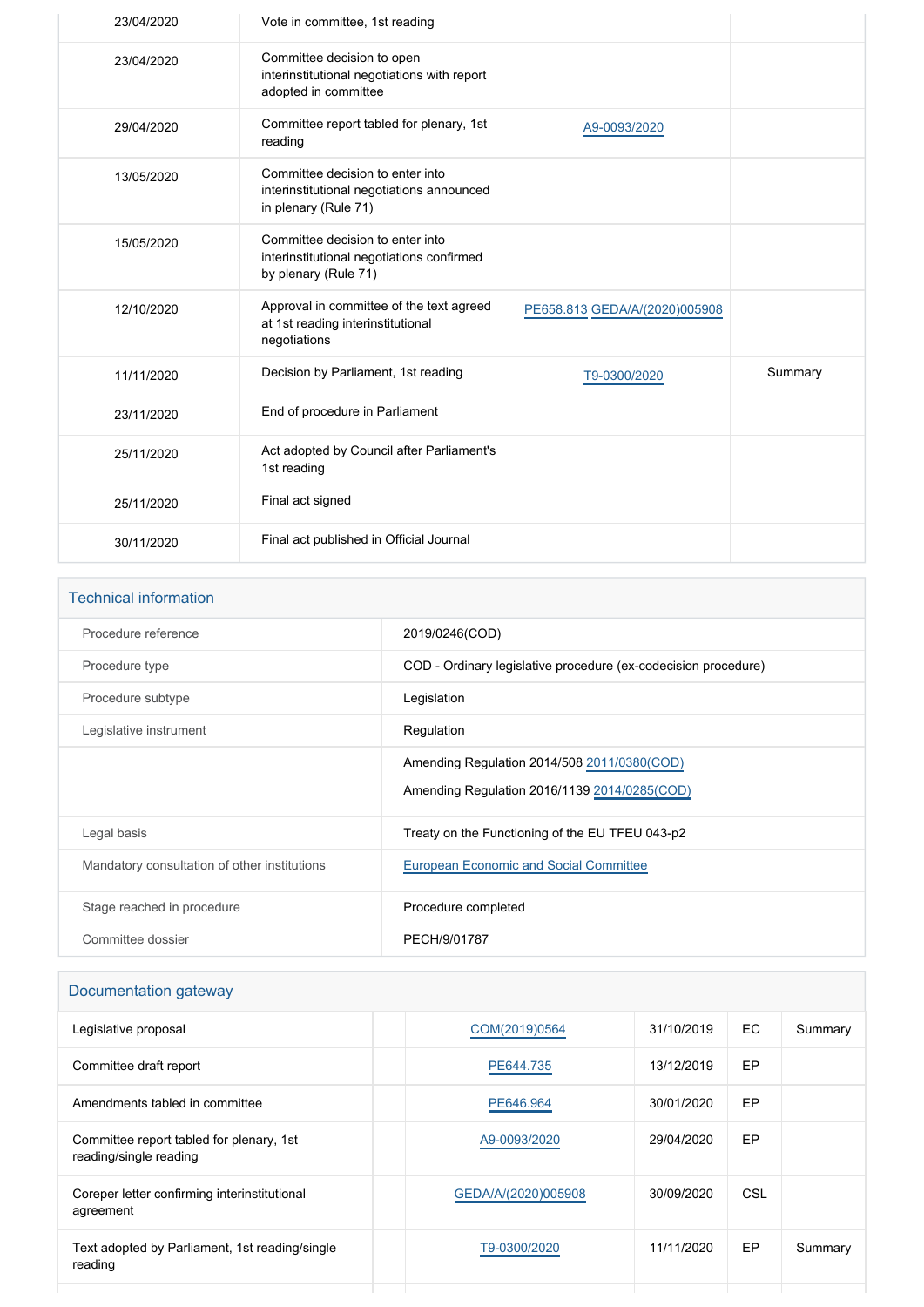| Draft final act                                             |                 | 00041/2020/LEX | 25/11/2020 | CSL |
|-------------------------------------------------------------|-----------------|----------------|------------|-----|
| Additional information                                      |                 |                |            |     |
| Research document                                           | <b>Briefing</b> | 17/01/2020     |            |     |
| <b>Final act</b>                                            |                 |                |            |     |
| <b>Regulation 2020/1781</b><br>OJ L 400 30.11.2020, p. 0001 |                 |                |            |     |

## Introduction of capacity limits for Eastern Baltic cod, data collection and control measures in the Baltic Sea and permanent cessation for fleets fishing for Eastern Baltic cod

PURPOSE: to provide financial support to fishermen affected by the closure of the Eastern Baltic cod fishery to permanently decommission their fishing vessels.

PROPOSED ACT: Regulation of the European Parliament and of the Council.

ROLE OF THE EUROPEAN PARLIAMENT: the European Parliament decides in accordance with the ordinary legislative procedure and on an equal footing with the Council.

BACKGROUND: the Baltic Sea ecosystem has been fragile for decades. However, it was only in 2019 that the scientists warned about the impact of environmental conditions on Eastern Baltic cod. This situation is leading to a steep decline in this species and even in the total absence of fishing activities, the Eastern Baltic cod stock is not expected to recover until 2024.

Therefore given the above situation, this year, acting upon the best available scientific advice and in accordance with the rules of the Common Fisheries Policy and the Multiannual Plan for the Baltic Sea established by [Regulation \(EU\) 2016/1139](https://oeil.secure.europarl.europa.eu/oeil/popups/ficheprocedure.do?reference=2014/0285(COD)&l=en) of the European Parliament and of the Council, the Commission adopted first emergency measures in July 2019 prohibiting the fishing of Eastern Baltic cod until year-end; and secondly, the Council decided in October 2019 on necessary and unprecedented fishing restrictions for 2020.

Commission analysis shows that the fleet segments with the highest dependency on Eastern Baltic cod encompass more than 300 vessels, mainly trawlers and netters in Lithuania, Latvia and Poland, and to a lesser extent Denmark. These fleet segments are of significant socioeconomic importance, representing between roughly 20% and 50% of the respective national fleet in Lithuania, Latvia and Poland, expressed in full-time equivalents. Of these, only a minority seem resilient enough to survive a short-term but not a medium or long-term closure.

The Commission has therefore concluded that urgent measures are needed in this sector. Support for the permanent cessation of activities through ship scrapping has been granted until the end of 2017 under the European Maritime Affairs and Fisheries Fund (EAMF) established by [Regulation \(EU\) No 508/2014 of the European Parliament and of the Counc](https://oeil.secure.europarl.europa.eu/oeil/popups/ficheprocedure.do?reference=2011/0380(COD)&l=en)il. This proposal would reintroduce this measure, under new and strict conditions, for the Eastern Baltic cod fleet until the end of the current FEAMP period (2014-2020).

CONTENT: the proposal to amend Regulations (EU) 2016/1139 and (EU) No 508/2014 of the European Parliament and of the Council provides the following:

#### Financial assistance of the EMFF

The proposal aims to allow Member States affected by the exceptional situation of Eastern Baltic cod to grant financial support for achieving and maintaining a balance between the fleet capacity and the fishing opportunities by making financial support for permanent cessation of fishing activities through scrapping eligible under the EMFF 2014-2022.

These Member States would have the possibility to redirect available appropriations for storage aid and Integrated Maritime Policy inside the financial envelope of each Member State to the permanent cessation of fishing activities with a view to reinforce the need to scrap vessels, while at the same time not negatively impacting the achievements of other CFP objectives and the implementation of the EMFF.

Aid for the permanent cessation of fishing activities shall only be granted for the scrapping of fishing vessels. It shall not be granted for the retroffiting of fishing vessels for activities other than commercial fishing, such as recreational fishing, that have a detrimental impact on the ecosystem.

#### Reduction capacity

According to ICES advice, approximately 70% of the cod landings in subdivisions 24-28 were taken by trawlers with a BACOMA with a 120 mm escape window or T90, and 15% of the cod landings were taken by gillnetters with mesh sizes between 110 mm and 156 mm.

Under this proposal, the Member State capacity level of these two fleet segments shall be capped at levels of active vessels in the most recent years before the application of emergency measures, i.e. 2017 and 2018, and shall be reduced when vessels are withdrawn with public aid, with the aim of rebuilding the stock of Eastern Baltic cod.

#### Monitoring of cod catches

Given the serious condition of the Eastern Baltic cod stock additional measures to control the fisheries catching Eastern Baltic cod should be introduced. The threshold quantity as of which a fishing vessel is required to land its catch in a specific place should be reduced to 250kg. Masters of fishing vessels having quotas for cod and fishing in areas where Eastern Baltic cod is present are to ensure that their fishing activity can be monitored at any time by the national competent authorities.